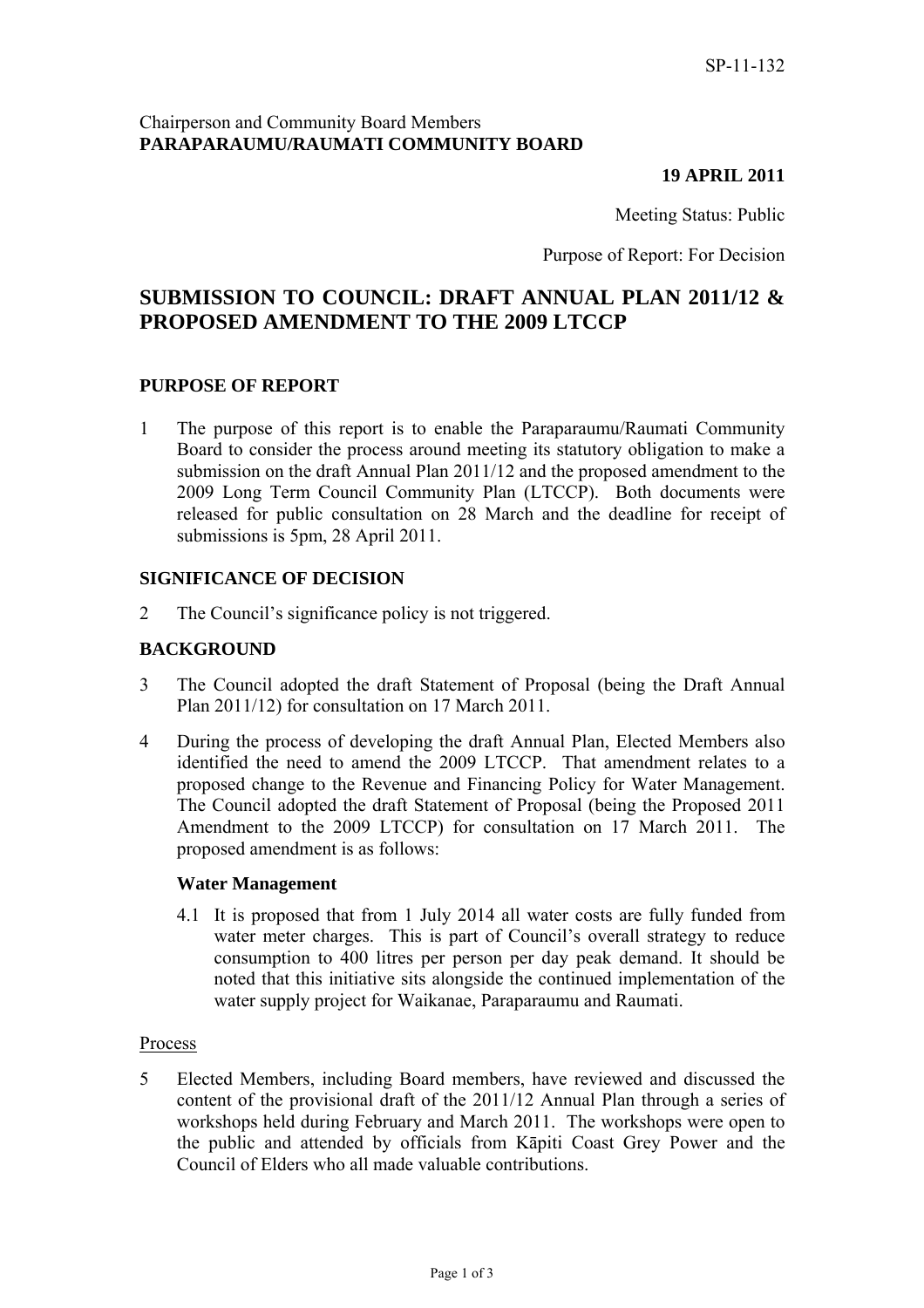- 6 The consultation period on both documents runs from 28 March to 28 April 2011. All Elected Members will receive a personal copy of the draft documents.
- 7 The Community Board must now meet its statutory obligation to make a formal submission on the draft documentation. The submission can cover, where relevant, any matter currently included in the draft documents, or on any matter that they would wish to see included.

# **CONSIDERATIONS**

# **Timing of making a Submission on the draft Annual Plan 2011/12 and the Proposed 2011 Amendment to the 2009 LTCCP**

- 8 There are two options on how to progress the submission available to the Board for consideration:
	- 8.1 Option One is that the Board resolves to approve the development of a draft submission for circulation and comment by Board members, and final sign-off by the Chair and Deputy Chair of the Board no later than 28 April 2011.
	- 8.2 Option Two is that the Board resolves to approve the development of a draft submission for circulation and comment by Board members, and hold another meeting within the 28 March to 28 April 2011 consultation period to consider and resolve the submission to be made no later than 28 April 2011.

### **Financial Considerations**

9 There may be financial implications associated with any matter that the Board submits on. The level of impact would be dependent on whether it is rated at the ward or district level. The Board needs to consider these implications which will be worked through in any final deliberations by the Council.

#### **Legal Considerations**

10 The Board has a legal mandate to prepare a submission under Section 52 of the Local Government Act 2002. The Board's role is defined as to represent and act as an advocate for the interests of its community (s.52 (a)) and to prepare an annual submission to the territorial authority for expenditure within the community  $(s.52$  (d)).

#### **Delegations**

11 In addition to the legislative authority noted above, the Community Board has delegated authority to consider this matter. Reference Part D of the Governance Structure which reads:

> *"Each of the Community Boards is delegated the following functions, duties and powers….7.18 to review and approve any Community Board submission on issues within its area."*

# **Consultation**

12 In accordance with the Local Government Act 2002 the Council has circulated a Summary of the draft documents with the Monday 28 March 2011 edition of the Kāpiti Observer. The summary includes a special two page spread on the